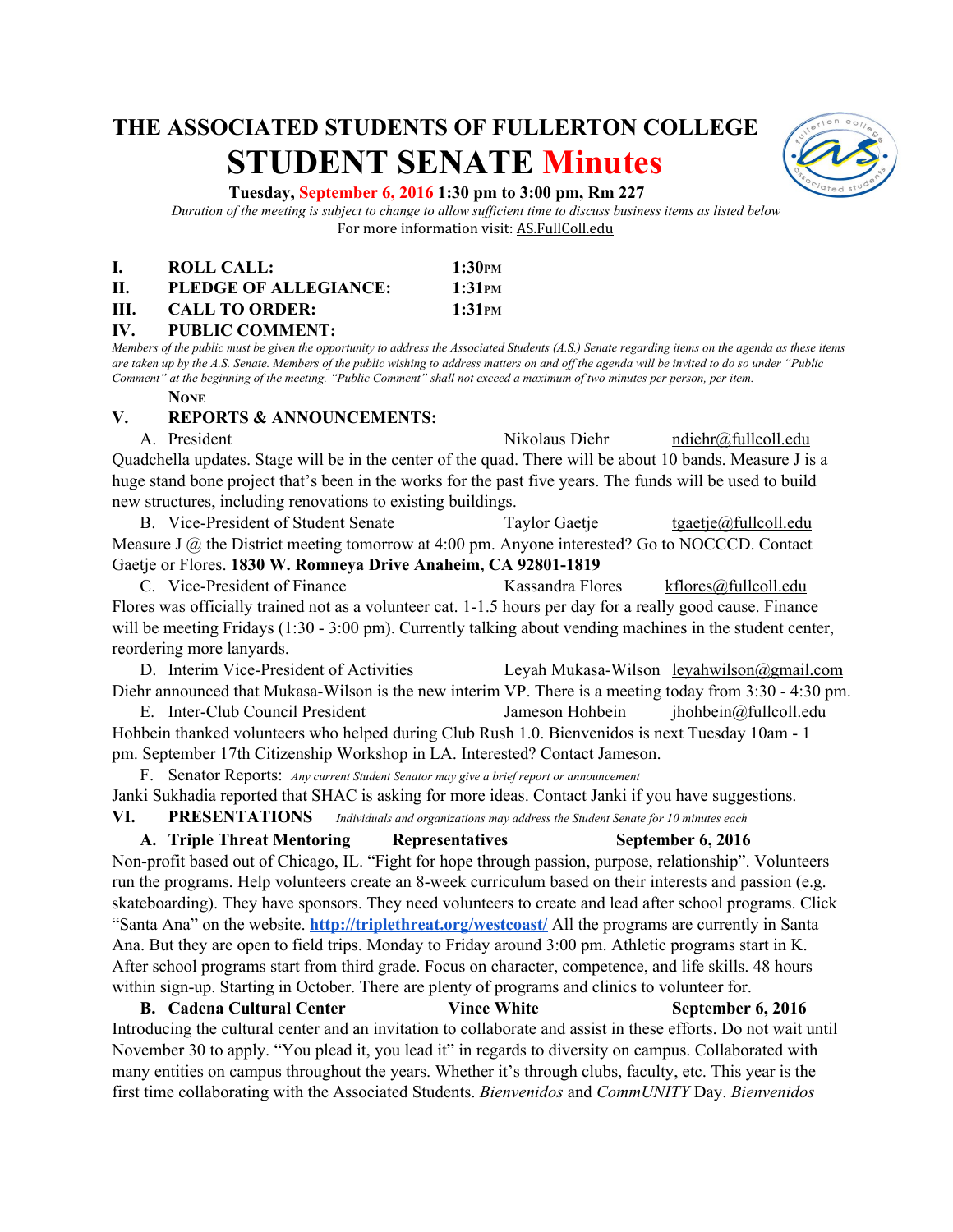opens Latino heritage month and serves as a gathering for clubs and campus orgs. The founder of the UCLA LGBT Center ([http://www.lgbt.ucla.edu/\)](http://www.lgbt.ucla.edu/) "Letter to Anita"; cultural tour collaboration with Ethnic Studies. La Plaza (http://lapca.org/) . Teaming up with UMOJA. CommUNITY Day connects with reputable non-profits in the area. Women's Forum is looking for keynote speaker. Biggest event: Worldfest (http://cadena.fullcoll.edu/world-fest/). There are plans to visit the CA African American museum. "It's *your* center".

C. Chancellor & President Visit Dr. Marshall, Dr. Schulz September 20, 2016

## **VII. A.S. & I.C.C. COMMITTEE REPORTS & MSPs**

A. Executive Council Diehr Thursdays 1:303:00pm *MSP to approve Troy Plummer as the Senior CareBank Coordinator (Gaetje/Hohbein) without objection MSP to approve Amy Chang, Christian Fletcher, and Tammy Truong as CareBank CoCoordinators (Gaetje/Hohbein) without objection*

*MSP to appoint Leyah Mukasa-Wilson as the Interim Vice-President of Activities until Fall 2016 Elections (Gaetje/Flores) without objection*

| B. Curriculum & Education            | TBD                   |              |                             |
|--------------------------------------|-----------------------|--------------|-----------------------------|
| C. Finance                           | Flores                | Friday       | 1:30 - 3:00 pm $\omega$ 221 |
| D. Judicial                          | S. Dotterman          | Tuesday      | 12:00 - 1:00 pm @ 227       |
| E. Research, Planning, & Resolutions | Gaetje                | Wednesday    | 3:30-4:30pm $@221$          |
| F. Activities                        | Mukasa-Wilson Tuesday |              | 3:30 - 4:30 pm $\omega$ 221 |
| G. Environmental                     | TBD                   |              |                             |
| H. A.S. CareBank                     | Plummer               | Office hours |                             |
| I. Inter-Club Council                | Hohbein               | Mondays      | 1:30-3:00pm $@227$          |
|                                      |                       |              |                             |

There is a new constitution being drafted for ICC. Currently focused on revamping clubs for Fall 2016. *MSP to approve actions by the Executive Council (Gaetje/Hohbein) without objection*

## **VIII. UNFINISHED BUSINESS**

A. CareBank (Requests & Updates)

There was discussion about scheduling and sending reports and requests to Execs Council.

## **B.** Eligible for Executive Pro-Tempore:

Troy Plummer Peter Castillo

The most senior Senator is eligible to serve as Exec Pro Tem. Plummer politely declines. Pedro does not know what this role does. Diehr clarified. Pedro accepts.

#### **C. Applicants to serve as Student Representatives:**

| Timmie LUC  | Meloney LARRAIN | Gloria H. KIM     |
|-------------|-----------------|-------------------|
| Citali HYDE | Thu TRAN        | Caitlynn LARSON   |
| Ellen LEE   | Hannah ORTIZ    | Lillian RODRIGUEZ |

*MSP to approve the applicants above as Student Reps (Fletcher/Gatpandan) without objections* "It's to ensure that the meeting actually conducts business as a body" Dr. Carrithers

## **D. Swearing in of Student Senators**

There are interested Student Senators requesting to be appointed.

## **Fotini Vega, Dolly Booher, Camille Serrano, Annalise Tusken, Thu Nguyen, Gina Torres, and Lillian Rodriguez were appointed Student Senators at 2:20 pm**

- E. **Resignations** (formal letter must be received by A.S. Office or [AS@fullcoll.edu\)](mailto:AS@fullcoll.edu)
- F. Dismissals (referred from Judicial)
- G. **Quadchella** (Sept 13, 2016)

Participate and organize the event with the new interim-VP of Activities. Volunteers are needed to do a variety of work. There was a suggestion to interview performers. Student Activities has a video camera